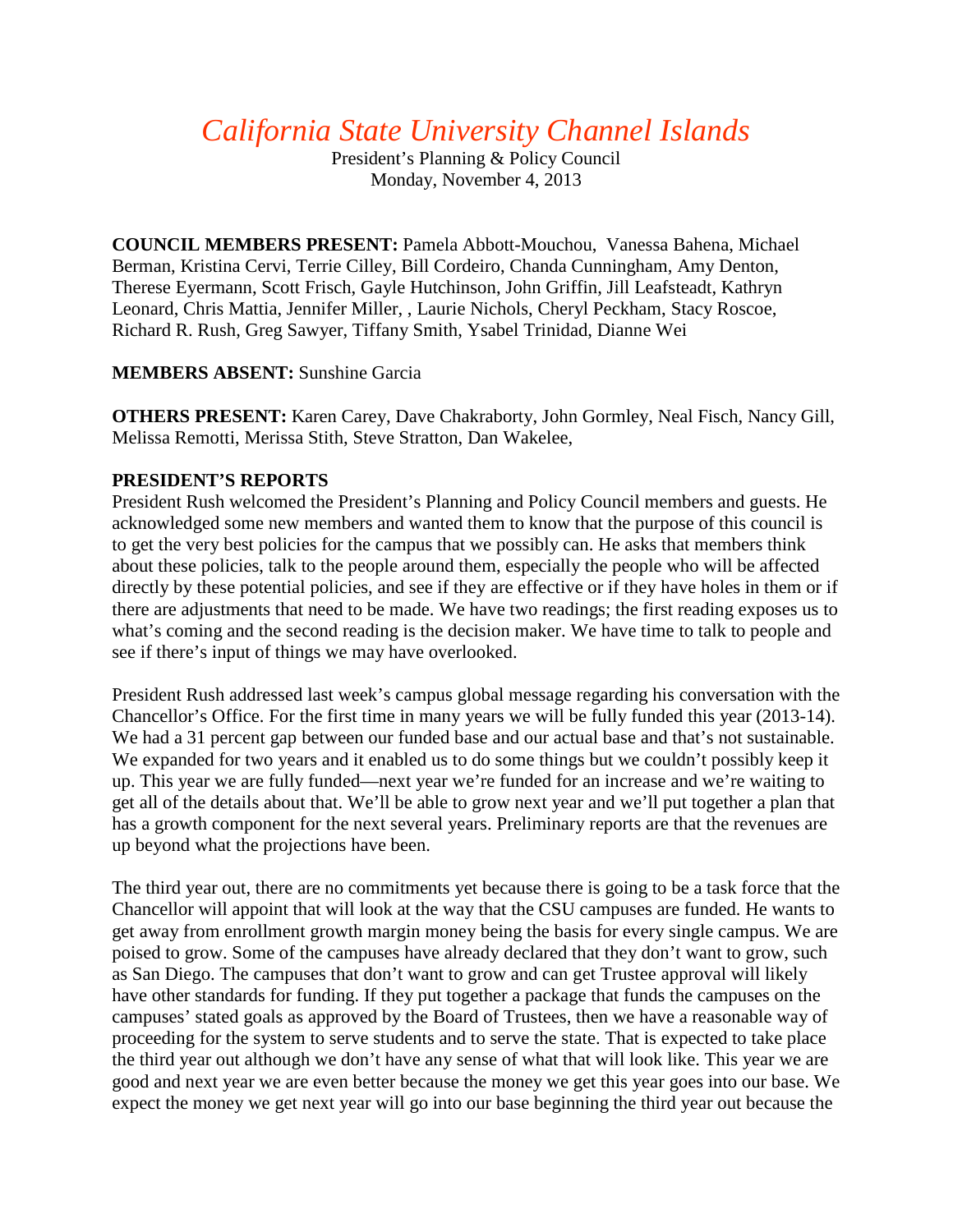commitment for next year is for one-time money due to this change that will take place in the third year.

# **POLICY**

### **Consent: University Events Calendar (Merissa Stith)**

This policy has no substantive changes, just some language clarification edits recommended, such as reflecting that CI has an operating events calendar. It's also recommended to insert the link to the live events calendar, as well as some punctuation changes. None of these revisions change the substance of the policy and it remains accurate as of today. The policy was renewed as presented on consent.

### **Recommendation: Policy on Unmanned Aerial Systems (Karen Carey)**

This policy is a second reading. Karen Carey has nothing to add from the first reading. She received no responses from anyone on the Council. Greg Sawyer motioned to approve and Bill Cordeiro seconded. All council members approved the policy.

### **Recommendation: Policy on Postings and Signage (Nancy Gill)**

Nancy Gill reported that there have been no changes or comments since the last meeting. Michael Berman motioned to approve and Kristina Cervi seconded. All council members approved the policy.

### **Recommendation: Policy on Instructionally Related Activities Fee (Kristina Cervi)**

Kristina Cervi is the Chair of the IRA Fees Committee. There are some changes to the policy. The committee added in a reference to the California Education Code. In the past the code wasn't neglected, but the committee didn't have a full understanding of it. There are now references made to the code in the text. Also, it did not read correctly in regards to what quorum was. The committee has always operated with four students having to be present for quorum so we want to match the policy to our procedures. Associated Students Inc. has also been inserted as another body that students can come to if they wanted to create an initiative. Before, it just read "the campus," which is the University in general and not the students. We want to make sure there is transparency with the students that ASI is another outlet they can go to. If there are any questions about the IRA they can be directed to Kristina.

President Rush encouraged Council members to contact Kristina if they have any concerns while reviewing this policy and we will bring this back next time. Kristina also mentioned that the IRA will be reviewing this one more time tomorrow to review these changes.

#### **Recommendation: Policy on Data Classification Standards (Neal Fisch)**

Neal Fisch explained that this is a new policy. Based on the integrative CSU Administrative Manual policy, which relates to information security, data on every campus needs to be classified so that we can protect level 1 data, which is personal and confidential information and level 2 data, which is protected information. This policy is using the CSU-given standard of data classification to be put in place to oversee the classification of all of the data we have on campus so that we can put them into these particular categories.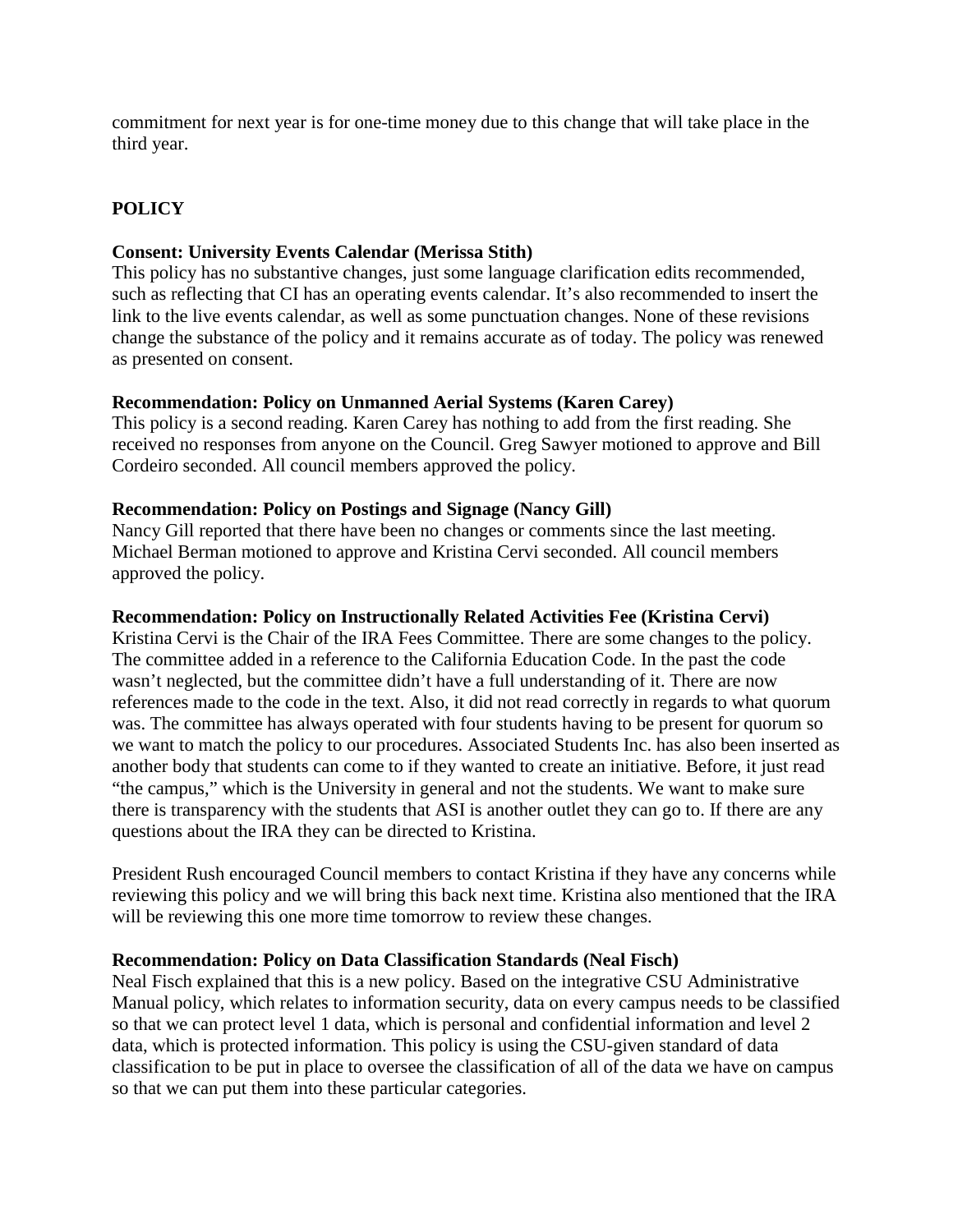President Rush asked everyone to review this policy and send their thoughts to Neal.

# **STRATEGIC PLANNING**

### **Strategic Resource Planning Task Force Update (Ysabel Trinidad)**

Ysabel Trinidad reported where we are in the budget process. We will plan our 2014-15 budget development cycle earlier than we have in the past. Budget instructions will go out in December. We will have a meeting with the task force in a couple of weeks to look at strategic initiative funding that is currently earmarked. Divisions have been looking at their requests and looking at some funding that has come in as well. The 2013-14 strategic initiative funding should be resolved by the end of this month.

### **Strategic Plan Draft Update (Michael Berman/Gayle Hutchinson)**

Gayle reported that in talking with a lot of faculty, the Senate Executive Committee and also the Academic Senate, the input that we received is that it's really important that we engage input in the strategic plan. November  $13<sup>th</sup>$  the University Strategic Planning Steering Committee is convening to review the good work of that committee from last spring and then rethink and relook at that good work in regards to the proposed themes that Michael talked about last time. Once the committee rethinks the work that was done and those themes, they will also help to determine next steps in terms of getting greater input from faculty, staff and students across campus. Once we have that meeting, a calendar will come out talking about the opportunity for input. We will then determine what the themes are going to be and solidify goals and SMART strategies.

### **PRESENTATIONS**

### **WASC Process (Gayle Hutchinson)**

Gayle reminded everyone that WASC is coming! The major changes to WASC are about the process not the standards itself. This is a self-study preparation with step 1 being an off-site review and step 2 being an actual on-campus visit. We are engaging in option 1, which means our timeline is going to be next September 2014 so we're going to schedule our opportunity to submit compliance lists and other information followed by the offsite review which would be late Fall 2014. This includes a phone call with campus where the WASC visit team reviews the information that was sent to them up to that point and then we have a phone call where they ask us additional questions and ask for further information. An onsite review is going to happen somewhere between Spring 2015 and Fall 2015.

Three months prior to the offsite review WASC pulls financial data from our annual reports and it's reviewed by a panel of experts. We typically submit retention data, graduation data, but that will all be woven into our report this time. We submit a detailed compliance checklist where we establish links to each of the items that are on the list. Then we submit a 75-page institutional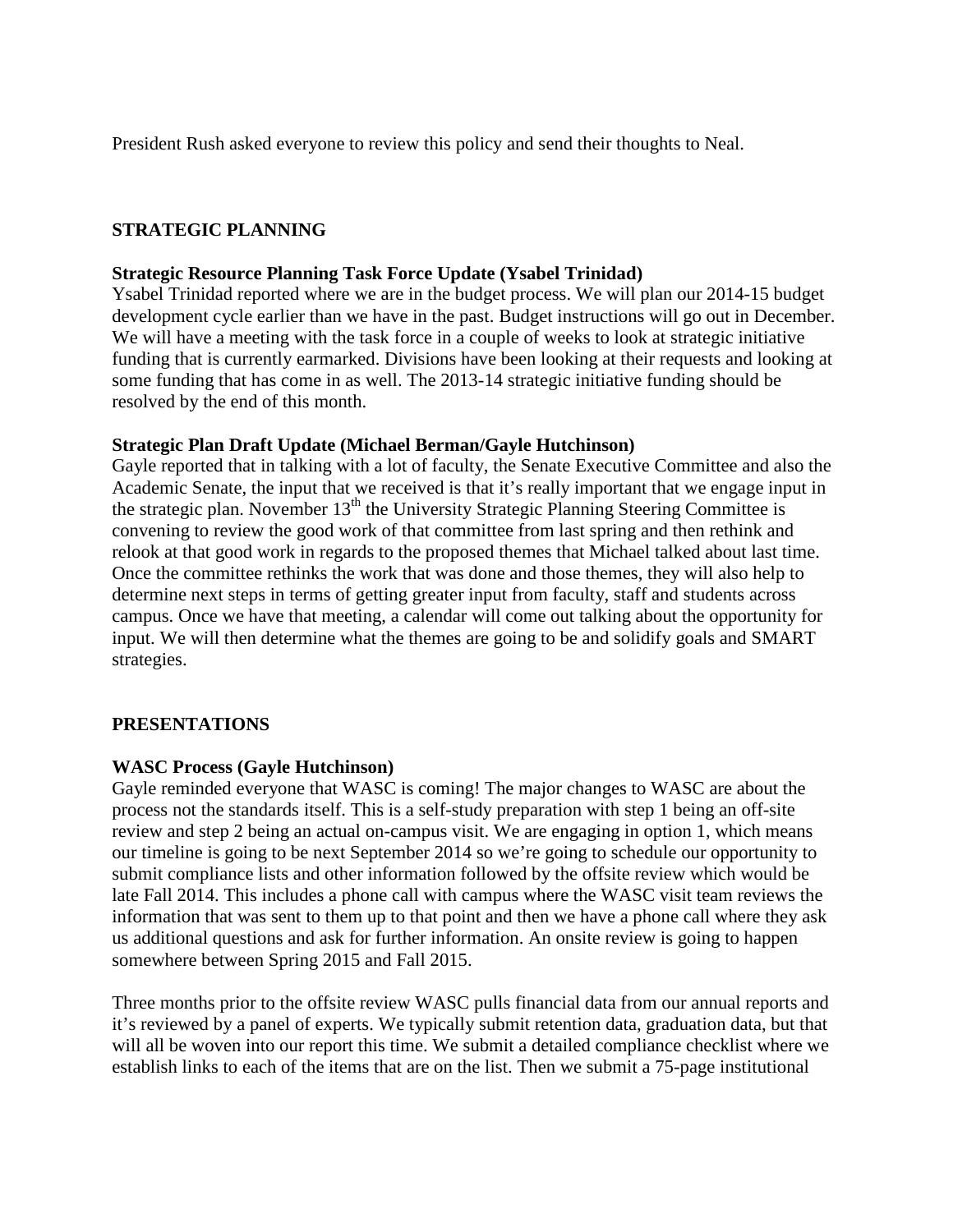narrative where we reflect on our practices and we are going to do five essays. There are nine essays that are typically included in the 75-page report.

Six months before the onsite review we have the WASC team review all of our information, we have a telephone call, they talk to us about the questions they have and they give us suggestions as to what additional information we may want to pull together for their onsite review.

The onsite review (Spring 2015 but may happen as late as Fall 2015) has to include 25 percent of our approved off-campus sites, so we are thinking Goleta or SBCC. The self-study report and compliance checklist is a list of links and exhibits. We are going to be asking for two people to be assigned to each one of WASC's 48 compliance areas. These will be areas that you are not familiar with in order to engage deeper in the investigation of that area as it will not be in your realm of expertise. The team will interview relevant people and electronically submit URLs that demonstrate that we have met compliance areas as well as the contact information and a short description on how the persons ensure that the selected compliance area is student-centered and a short description to ensure that innovation and continuous improvement are infused in that component's area. We are asking two people to head up each of those compliance areas and there are 48, so it really is going to be all-hands-on-deck in getting everybody involved in this.

The self-study report narrative will have five essays:

- **1. Response to Previous Commission Actions and Recommendations Team (Facilitated by Dennis Muraoka)**
	- a. This essay will address how CI has incorporated past Commission actions and recommendations into our planning and continuous improvement.
- **2. Undergraduate Degree Team (Co-facilitated by Karen Carey and Jennifer Miller)** a. This essay will address the meaning and integrity of our bachelor degrees.
- **3. Graduate Degree Team (Co-facilitated by Bill Cordeiro and Kaia Tollefson)**
	- a. This essay will address the meaning and integrity of our masters degrees.
- **4. Student Success Team (Co-facilitated by Gayle Hutchinson and Greg Sawyer)**
	- a. This team will address that not only are our students and graduates learning and well prepared for graduate school and the professional workforce, but we are pondering access, retention, and graduation in relationship to our mission.

### **5. Sustainability Team (Co-facilitated by Michael Berman and Ysabel Trinidad)**

a. This essay addresses how we ponder and adapt to the changing higher education environment.

As we have leadership in each of these team areas, there's going to be a lot of people involved faculty, staff and students—who are really going to help us craft and shape these things. They have to be done in concert with the others because this is about showing that we have a very informed and integrated effort, much like we did in 2007. That really shows that the entire community is involved in shaping this report.